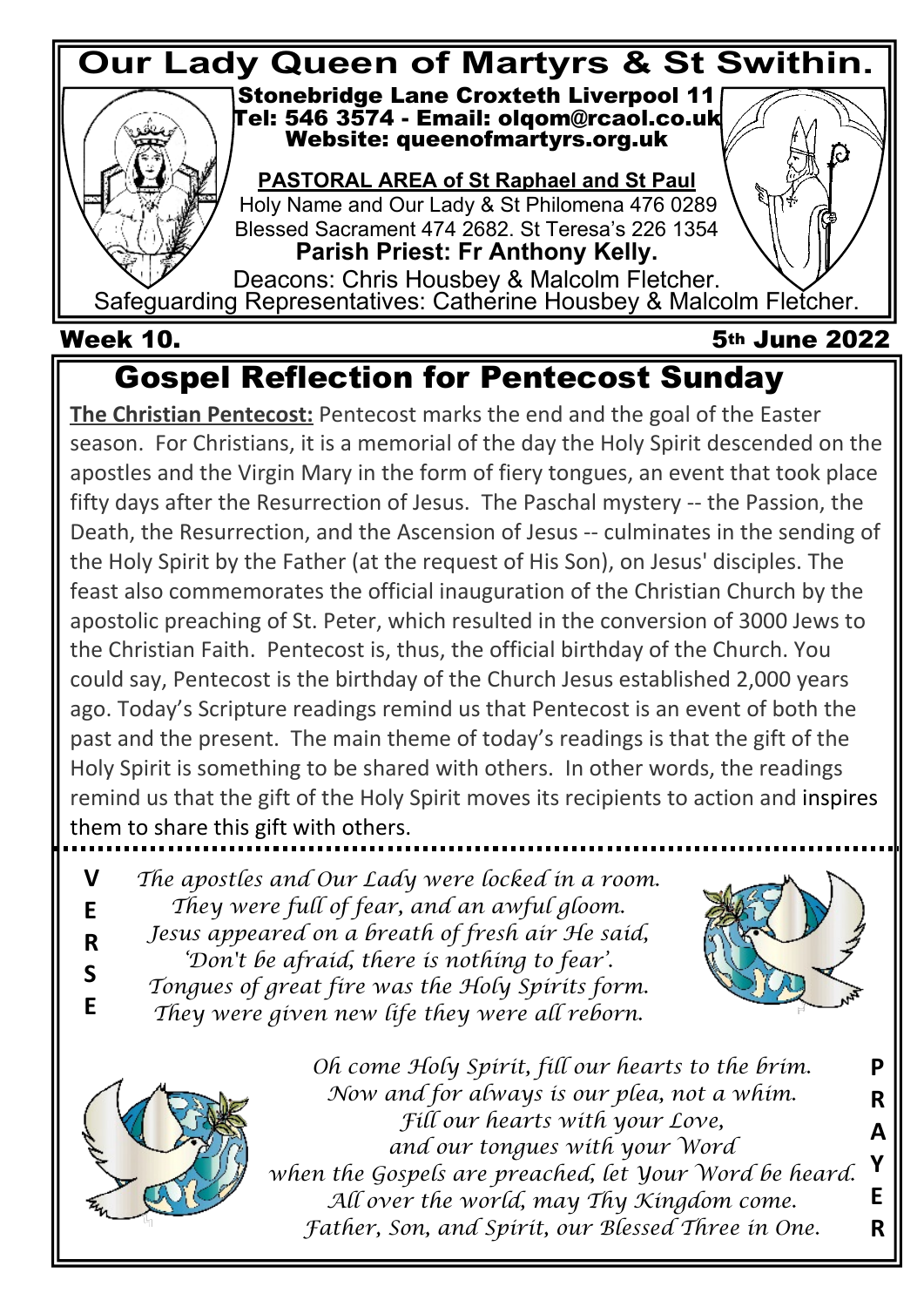# **Two Cathedrals Service Pentecost Sunday June 5th**



**Liverpool Cathedral and The Met**

Join us on Sunday 5th June 2022 for the Pentecost and Platinum Jubilee celebrations in partnership with The Met Cathedral. The traditional Pentecost service returns to Liverpool 40 years after Pope John Paull II made his historic visit to both cathedrals in 1982. Our ecumenical Pentecost celebrations also form

part of our celebrations for the Platinum Jubilee of Her Majesty the Queen. The celebrations start with an act of worship on the steps to the Metropolitan Cathedral. Worship continues with an all age family service at Liverpool Cathedral starting at 3:45. Following this, we have the Big Picnic for the Platinum Jubilee. With fun for all the family, we will be having a massive street party inside the cathedral.

Our friends from In Another Place have organised some giant games like snakes and ladders, skittles and quoits, alongside crafts and a trail…. fun for all ages to celebrate the Queen's Platinum Jubilee.

We will have food and refreshments available from the Welsford Bistro. Order of the day

3.00 pm - Act of worship at foot of Metropolitan Cathedral

3:45 pm - All age worship at Liverpool Cathedral

4:00 pm - Big Picnic starts inside Liverpool Cathedral. Our Pentecost and Platinum Jubilee celebrations are made possible thanks to the kind support of 'The Duchy of Lancaster Benevolent Fund'

# **Our Lady Mother of the Church, Feast day June 6th**



Taking into consideration the close ties by which Mary and the Church are bound together, to the glory of the Blessed Virgin and for our consolation, We declare Mary Most Holy to be Mother of the Church, that is, of the whole Christian people, faithful and Ministers alike, who invoke her as their most loving Mother; and We establish that by this sweetest of names the whole Christian people should henceforth give still greater honour to the Mother of God and offer

her their supplications. This concerns a title by no means new to Christian piety; indeed the Christian faithful and the universal Church choose to invoke Mary principally by the name of Mother. In truth, this name belongs to the genuine nature of devotion to Mary, since it rests firmly on that very dignity with which Mary is endowed as the Mother of the Incarnate Word of God.

Blessed Mother Mary, Queen of Heaven above.

Father Son and Sprit, fill us with your love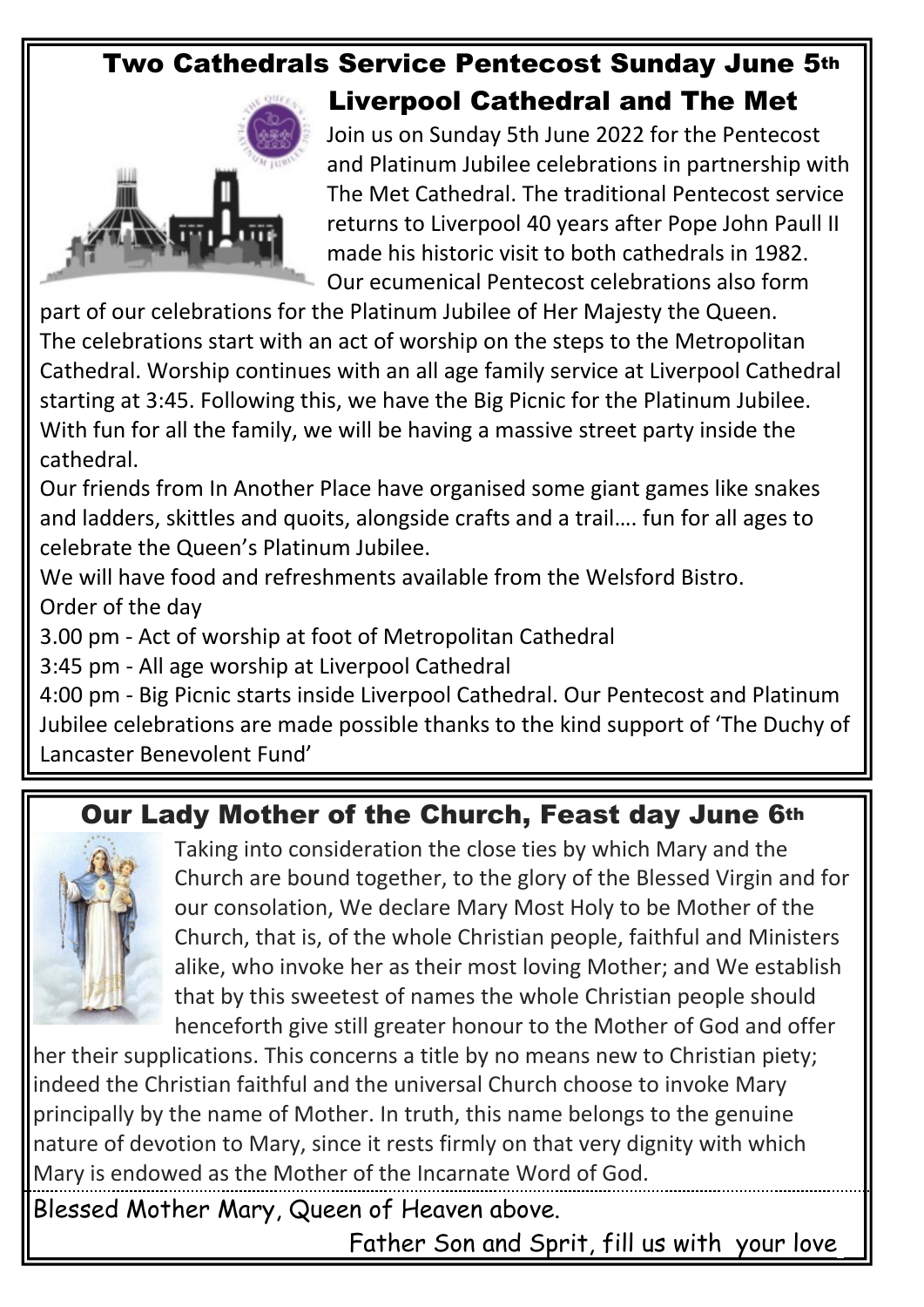# **Our Lord Jesus Christ, Eternal High Priest, Feast day June 9th**

The Thursday after Pentecost is "the Feast of Our Lord Jesus Christ, the Eternal High Priest, according to the order of Melchizedek. In him the Father has been well pleased from before all time. As Mediator between God and human beings, fulfilling his Father's will, he sacrificed himself once on the altar of the Cross as a saving Victim for the whole world. Thus, instituting the pattern of an everlasting sacrifice, with a brother's kindness he chose, from among the children of Adam, men to augment the priesthood, so that, from the sacrifice continually renewed in the Church, streams of divine power might flow, whereby a new



heaven and a new earth might be made, and throughout the whole universe there would be perfected what no eye has seen, nor ear heard, nor has entered into the human heart. The feast is Proper to England and Wales."

The Feast of Our Lord Jesus Christ, Eternal High Priest, focuses on Jesus' Priestly Office. Jesus is considered the model for believers, and for the clergy in particular, with priests acting in persona Christi ("In the person of Christ"). The laity are thus urged to pray that priests would be more like Christ, the compassionate and trustworthy high priest, ever-living to intercede for humanity before The Father.

#### **National Volunteers' Week**

Ties in perfectly with our Commissioning Mission taking place this weekend. **Pope Francis describes**

**Voluntary workers as "among the most precious things the Church has....**

**Your presence is the hand of Christ held out to all, and reaching all."**

### **WELCOME Sr. Prescilla**

On 11th and 12th of June Sr. Prescilla from St Matthew's, Clubmoor will speak briefly about an appeal that she is organising.